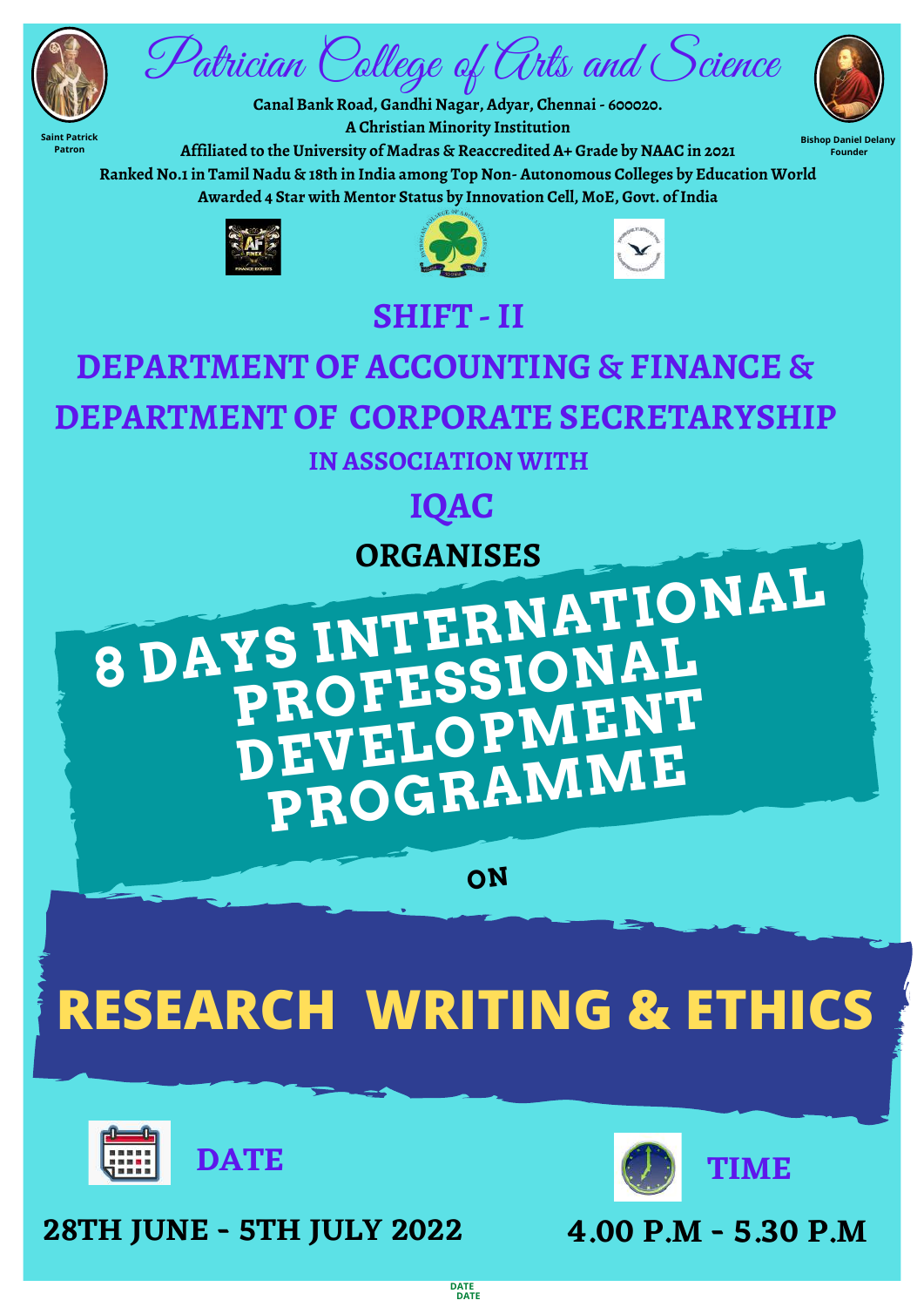#### **PATRICIAN COLLEGE OF ARTS AND SCIENCE**

Established in 2001, is a Christian minority co-educational self-financing institution affiliated to the University of Madras. It was instituted by the Brothers of St. Patrick, a congregation established by Bishop Daniel Delany on 2nd Feb 1808, in Ireland. Our college has been reaccredited with "A+" grade by NAAC in 2021. The college offers 13 Under Graduate, 6 Post Graduate and 2 M.Phil. Programmes in two shifts. There are 125 committed teaching faculty and 3500 students under the leadership and guidance of college Director and Secretary, Academic Director, Principal & Vice-Principals.

#### **DEPARTMENT OF CORPORATE SECRETARYSHIP -SHIFT II**

The Department of Corporate Secretaryship Shift II was started in the year 2017. It commenced with an aim to cater to students to be prepared for the Corporate world, as well as to motivate students to be adaptive in various circumstances. The Department provides real world perspective and institutional details, which will enable the students to understand the corporate sector better. The department encourages and guides the students who are willing to take up the ACS course and other certificate courses that are offered by the college.

#### **DEPARTMENT OF ACCOUNTING & FINANCE -SHIFT II**

Started its journey from the year 2017. The department has qualified, dedicated and experienced faculty members with a student strength of 200 at UG level. ICT enabled teaching learning initiatives are adopted. Patrician College Knowledge resource center. Student Development Programmes & Motivational talks promote effective learning. To enhance their practical knowledge in the field of accounting add on course like Tally & GST also offered.

- To provide the participants with the fundamentals of research design and methodology to conduct relevant research that will aid quality decision making and contribute to the body of knowledge in various areas of interest.
- To emphasize on broad range of techniques available in research methods and data analytics for academicians, practitioners and researchers from interdisciplinary domains.

#### **PROFESSIONAL DEVELOPMENT PROGRAMME (PDP)**

The PDP in association with IQAC is an annual programme conducted to enhance research culture among teaching fraternity, researchers and industrial professionals from all over the world. The insights, discussion and deliberations of this programme will help to strengthen research and promote quality research writing.

#### **OBJECTIVE**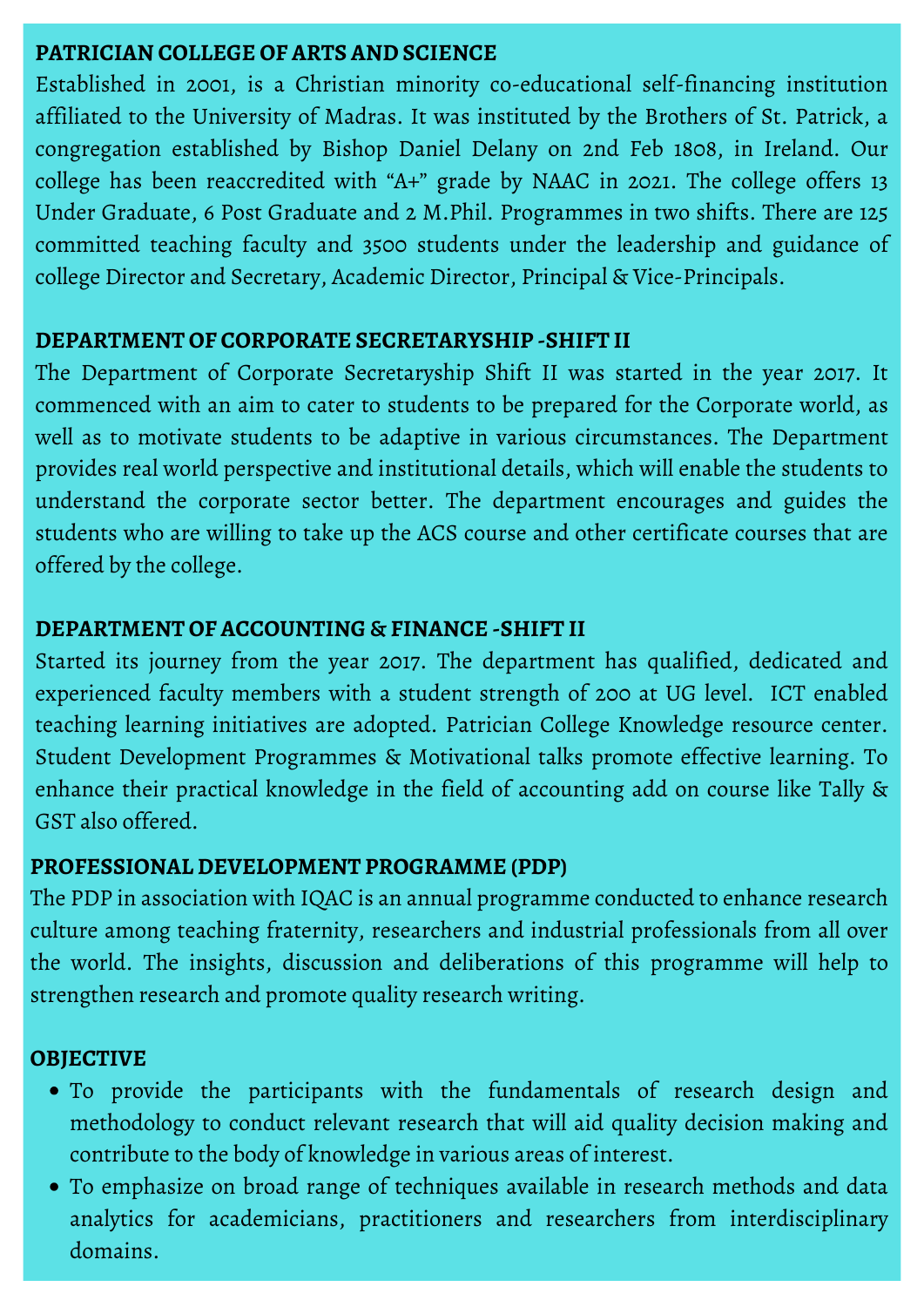**Dr. Krishna Murthy Assistant Professor University of Technology and Applied Science Oman**





**Dr. Padmaja Priyadharshini Senior Statistician Chennai**

#### **Art of Writing Literature Review Day 2- 29th June 2022**



**Dr.Dhanalakshmi B Assistant Professor PG and Research Department of Commerce(Aided) Ethiraj College for Women(Autonomous) Chennai**

## **Programme Schedule**

#### **Day 1 - 28th June 2022 Research Manual for Beginners**

**Dr.Varalakshmi S Assistant Professor Mazoon College, Sultanate of Oman**



**Dr. Gopakumar V University Librarian & Head of the Department of Library and Information Science Goa University**





**Dr.Sangeetha R Associate Professor Christ University, Bangalore**

## **Day 5,6,&7 - 2nd, 3rd,& 4th July 2022**

## **Day 3 - 30th June 2022 Research Manual for Beginners**

## **Day 4 - 1st July 2022 Research Manual for Beginners**

#### **Day 8 - 5th July 2022 Research Publication**

### **Academic Writing - Ethics**